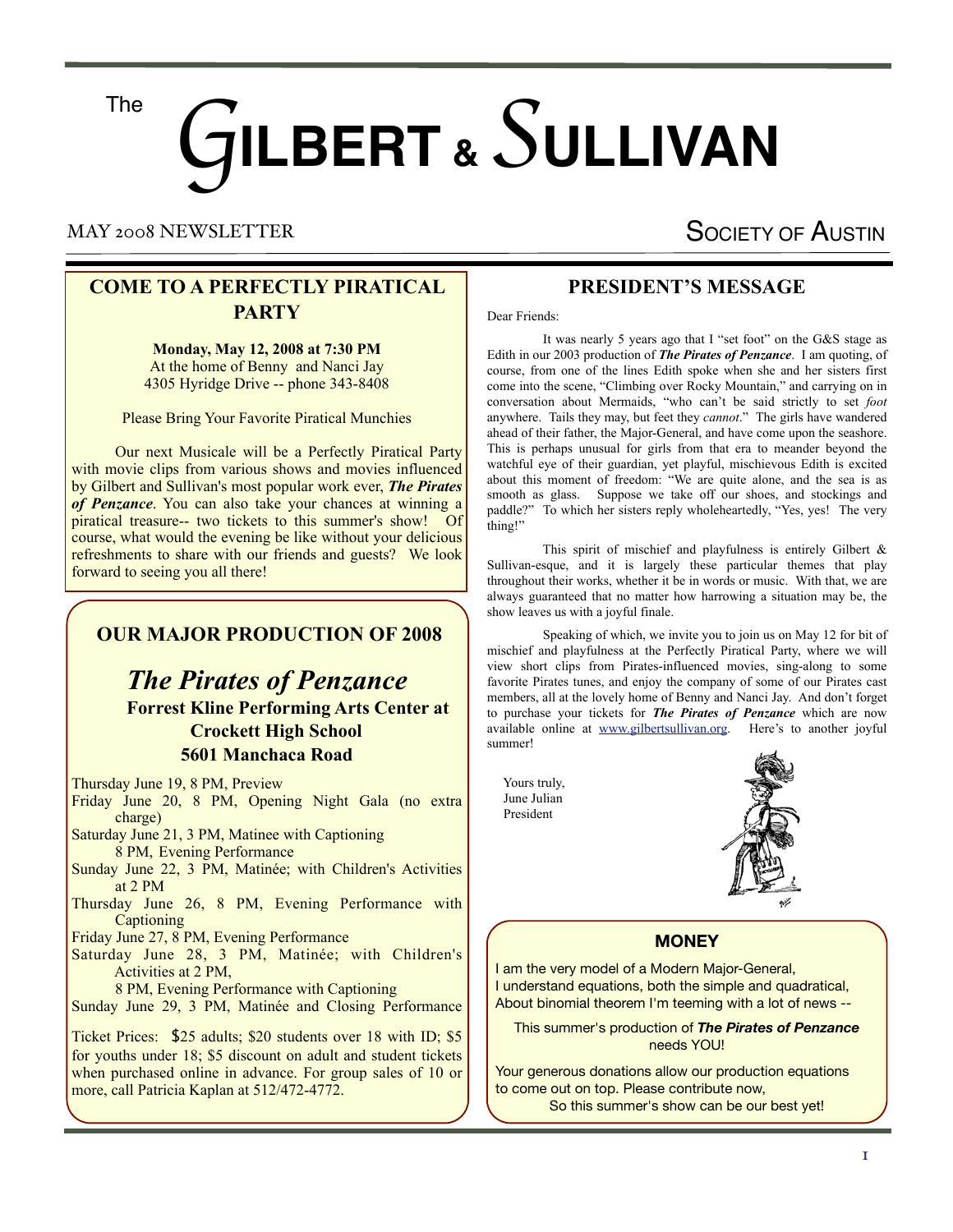#### **News of Friends and Members**

**Alpha Music Center** has sold the Society our vocal scores for many years. Now Alpha has moved north to 1739 West Anderson Lane, in the same building as Encore CD'S and Videos.

Same phone: (512) 477-5009

**Frank Delvy** continues to have some recurring health problems. He underwent successful surgery and was recovering well, but some after-effects kept him in the hospital longer than expected. Frank is a true trouper, and promises "I won't let anything keep me from doing what I love!" Keep him in your thoughts and we'll all be enjoying his Major-General in June.

**Glay Marie Posch** has been hired to direct CyFair College Lyric Opera's 2008 fall production -- "Nothing But Opera." This includes auditions, set, music, stagingchoreographing, etc. -- the works! She is very excited about this opportunity. She has directed children's plays, but never work at the college level.

**Ralph MacPhail, Jr.** reports a wonderfully enthusiastic reception to *The Mikado* he directed in Richmond, VA for the Virginia Commonwealth Opera Theatre. He also reports that Alice is healing slowly and was able to attend the performances on April 26 and 27. The news came in too late for our last newsletter that Alice had suffered a miserable and unusual accident. Early in April she and Rafe were leaving a church parking area when a car drove out wildly, went up on the sidewalk knocking down Alice and ended up crashed into the air conditioning unit. Considering the unpleasant possibilities, Alice was lucky to escape with only three broken ribs and some bruises. However, there is nothing to do about broken ribs except suffer as they slowly heal, so this has been a very unpleasant experience.

Our members are involved in a variety of outside activities. **Eva Laskaris** and **Kristin Burritt** perform often with Conspirare and as Voce Divina, most recently singing for a posh wedding at Laguna Gloria. Both plan to be involved in the formation of the new Hill Country Christian Conservatory of Music in Northwest Austin, opening in the fall of 2008.

**Arthur diBianca** plays the clarinet in the Austin Philharmonic Orchestra. On April 30 he performed in their free concert at the School for the Blind. Their concerts are always free of charge, and are usually open to all. Art says the Austin Philharmonic Orchestra welcomes volunteer instrumentalists. For more information, see their website: [http://www.austinphilharmonic.org.](http://www.austinphilharmonic.org)

#### MEMBER OF THE MONTH

All dues-paying members are eligible to be our "Member of the Month." The "Member" (who is randomly selected) is entitled to receive a CD of our 2005 *TheMikado*, or 2006 **HMS Pinafore.** The Member of the Month for this month is:

#### Pat & Paul Ehrler

Congratulations! Please call our office (472-4772) to let us know where we should send your CD.

#### **THE CARL ROSA TOURING OPERA COMPANY** *The Mikado*

Report by Reba Gillman

 As expected the British touring company production of *The Mikado* was delightful, and very well attended. The enthusiastic presence of so many people of all ages confirms our belief that the Gilbert and Sullivan operas remain alive and well, and enduringly popular long after a hundred years. The implication for our own productions is that we need to find ways to convince the public that we're doing a great job, and that our shows should not be missed.

 Personally, I was amazed at the rapid pace taken for many of the choruses, and noted that clever up-to-date words were inserted in most of the famous "I've got a little list" song. Traditionally a few changes have always been made, but this version was almost totally present-reality oriented, and incidentally very funny. A good laugh was the response to the statement (in the second act) that Nanki Pooh had gone abroad to Esther's Follies.

 It was a jolly good show, but several of us local G&Ssers staunchly proclaimed that many of our singing actors were just as good, if not better. It was, indeed, a very affirming experience as we recognized the excellence of our own productions.



**Russell Gregory, David Fontenot, Jeffrey Jones-Ragona, Eva Laskaris, Holton Johnson**  perform at *Frederic's Birthday Musicale*, February 29, 2008. Photo by **Nanci Jay**

## **WAND'RING MINSTREL NEWS Let Austin G&S Entertain You**

 Learn how to bring the magic of Gilbert and Sullivan to your school, business meeting, or party. We perform condensed versions of G&S classics and customize programs to suit your special occasion.

 For information or booking call Eva Laskaris at (512) 350-4935, or email us at  $info(\partial g)$ ilbertsullivan.org.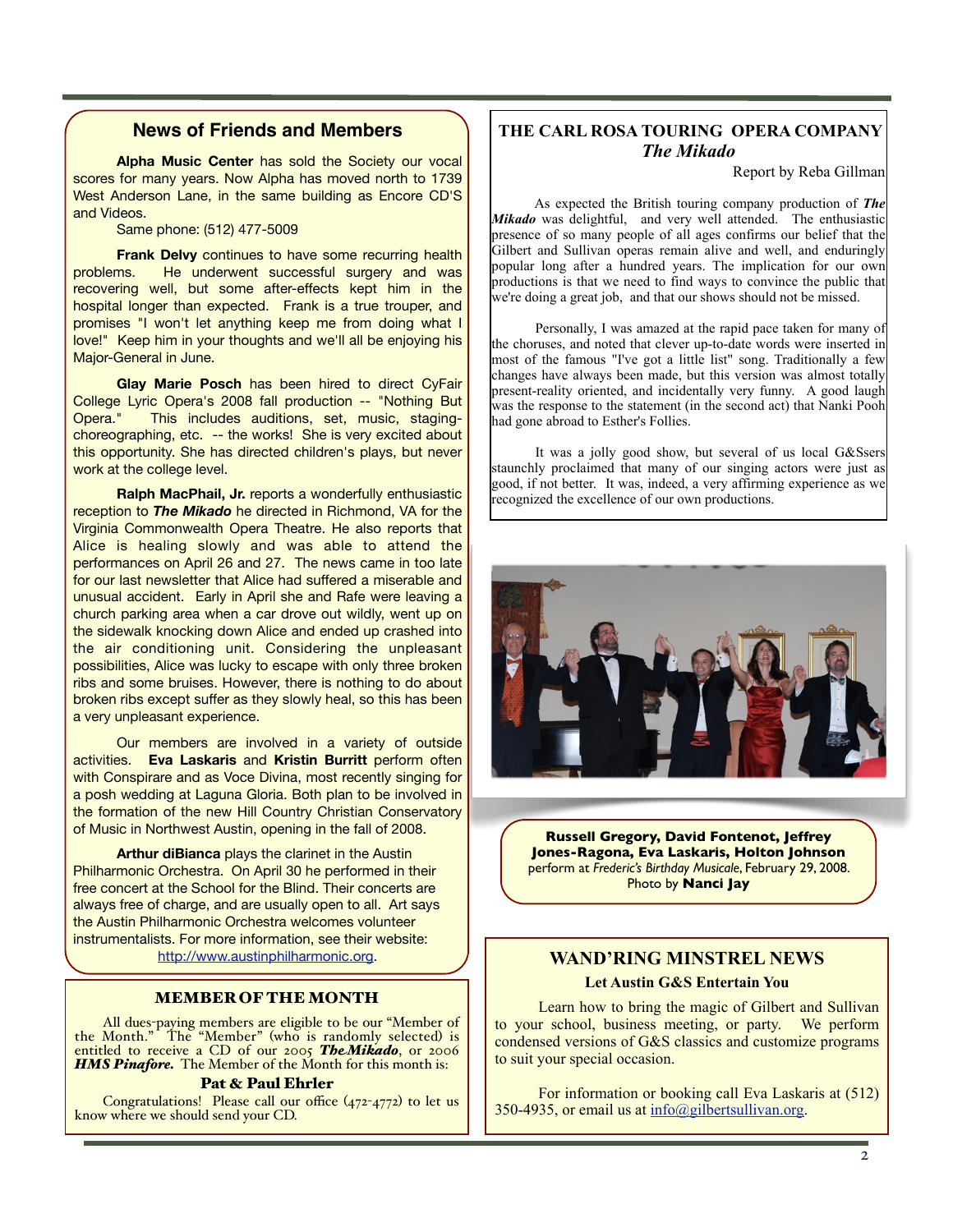#### ss Save Money! \$\$\$ **Organize Groups for '***Pirates'* **Now** from the audience to fill other parts, which the children love. From the children love. From the children love. F volunteers — Katy Fontenot, Donna Delvy, and Eve Schwartzman Carol Whitcraft Fredericks • David E. & Roslyn Richard Hunt • Norman & Emilia Martin • Col.

 $G_{\rm eff}$  and  $S_{\rm eff}$  she said. She added that before, she added that because that because that because the contribution

Get 10 people from your church, business, senior center, We social/service club, or even just your criterial, business, sensor center, social/service club, or even just your friends, to form a group. Individual members of the group can buy tickets to see our June  $\begin{bmatrix} 0 & \text{Perizant} \\ \text{Perizant} & \text{Perizant} \end{bmatrix}$ production of **The Pirates of Penzance** at 20% off the advance **Figure** 1 Pirates pia sale price, and even more for "at the door" tickets. They (including  $\bigcirc$  Ola Bell  $\bullet$  Stewart  $\bullet$  Stewart  $\bullet$  Sullivance Stewart  $\bullet$  Stewart  $\bullet$  Stewart  $\bullet$  Stewart  $\bullet$  Stewart  $\bullet$  Stewart  $\bullet$  Stewart  $\bullet$  Stew family and friends of members) may attend either in a group at a  $\frac{1}{2}$  single performance or come to a performance of their choice as  $\cdot$  Grace & G individuals. Group rate tickets are valid at all performances except  $\begin{array}{|l|}\n\hline\n\end{array}$  Weaver • C marriadatis. Shoup rate densets are related. social/service club, or even just your friends, to form a group.  $\left|\begin{array}{c} \text{generos}\end{array}\right|$ very satisfying to the youthful audience. Despard and Old Adam, and Michael Borysow as the dashing, but not te vana at an performance.

For information about forming a group, call the Gilbert and Sullivan office at  $(512)$  472-4772. For information about forming a group, call the Gilbert  $\mathbf{A}$ 



**Aught: Ralph MacPhail, Jr and Libby Weed** enjoy *Frederic's* **Aughting Contract of Source material the Source material theory of source material theory of source material theory is a structure material of the Source mater Edge of our Control of our Control of our Control of our Control of the Member of interventions of interventions, and given predictions of interventions, and given predictions, and given predictions, and given predictions** 

#### **Contributors to** *The Pirates of Penzance*  **2008**

We wish to thank the following donors, whose generous support will help us produce a fantastic *Pirates of Penzance*. More donors will be listed in June in the Pirates playbill.

Ola Bell • Stanley Bullard • Roslyn & David Gutman • Ralph & Alice MacPhail, Jr. • Randall McIntyre • Diana Phillips • Paul D. Shannon • Grace & Gary Silcott • Trudy Tommeraasen • William & Mary Weaver • Carol Whitcraft Fredericks



We are grateful to our media sponsors News 8 Austin, and KMFA 89.5





*This project is funded and supported in part by the City of Austin through the Cultural Arts Division and by a grant from the Texas Commission on the Arts and an award by the National Endowment for the Arts which believes that a great nation deserves great art.*





#### **MEMBERSHIP FORM Pinaformal Savoy Operator 11 and 21 and 31 point S**

We encourage you to join our Society. If you are a member, please check your membership renewal on the top of the mailing label. If expired or near expiration, your membership needs to be updated! To correct your address, renew your membership, or become a member, complete this form, and mail it to us with your check, payable to "GSSA", or call to join (512) 472-4772 (GSSA).

Please check a membership category:

- $\div$ Individual (\$20-\$29)
- ⟡Family/Group (\$30-\$49)
- $\Diamond$ Patron (\$50-\$99)

**Theresa Wilson** Congratulations! Please call our office (472-4772) to let us know

⟡Grand Duke or Duchess (\$100-\$249)

 $\Diamond$ Major General (\$250-\$499)

⟡Pooh-Bah (\$500-\$999)

⟡Pirate King (\$1000-\$2499)

 $\Diamond$ Savoyard (\$2500 & up)

#### Name\_\_\_\_\_\_\_\_\_\_\_\_\_\_\_\_\_\_\_\_\_\_\_\_\_\_\_\_\_\_\_\_\_\_\_\_\_\_\_\_\_\_\_\_\_\_\_\_\_\_\_

Address\_\_\_\_\_\_\_\_\_\_\_\_\_\_\_\_\_\_\_\_\_\_\_\_\_\_\_\_\_\_\_\_\_\_\_\_\_\_\_\_\_\_\_\_\_\_\_\_\_

has been under way for over the exact three decades, has published critical full full full full full full full

State\_\_\_\_\_\_\_\_\_\_\_\_\_\_\_\_\_\_\_\_\_\_\_\_\_\_\_\_\_\_\_\_\_\_\_\_\_\_\_\_\_\_\_\_\_\_\_\_\_\_\_\_

Phone

E-mail address\_\_\_\_\_\_\_\_\_\_\_\_\_\_\_\_\_\_\_\_\_\_\_\_\_\_\_\_\_\_\_\_\_\_\_\_\_\_\_\_\_

Employer\_\_\_\_\_\_\_\_\_\_\_\_\_\_\_\_\_\_\_\_\_\_\_\_\_\_\_\_\_\_\_\_\_\_\_\_\_\_\_\_\_\_\_\_\_\_\_

Does your company match donations?

⟡I'd like to volunteer. I'm interested in:

 $\overline{\phantom{a}}$  , and the contract of the contract of the contract of the contract of the contract of the contract of the contract of the contract of the contract of the contract of the contract of the contract of the contrac

We are proud to list our members in our programs, but if you would prefer NOT to be listed in our programs, please check here:  $\Diamond$ \_\_\_\_\_\_\_\_\_\_  $\Diamond$